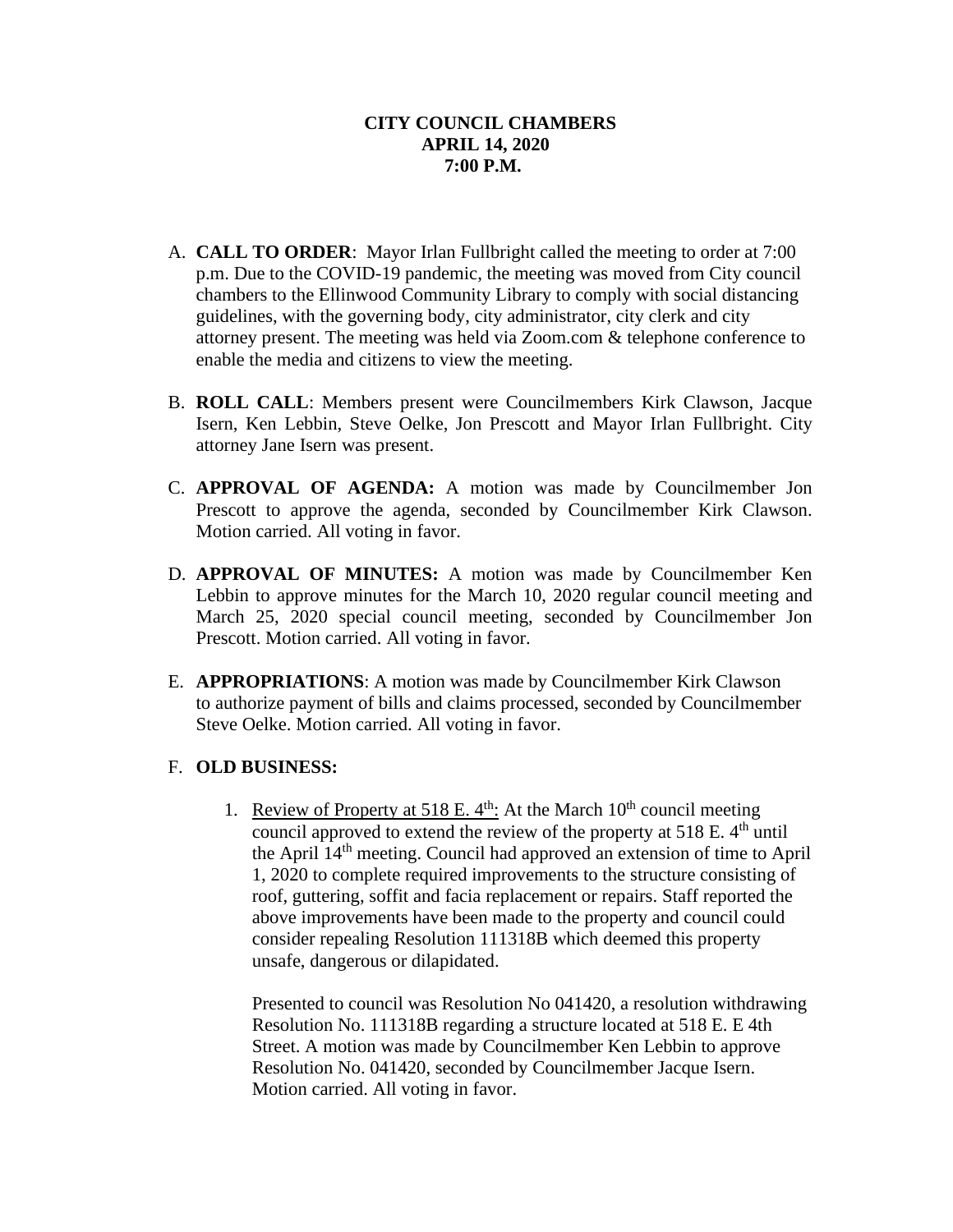- 2. Sale of City Owned Lots: This issue was tabled from the March 10, 2020 city council meeting awaiting further information. Presented to council was a proposed policy for the sale of city owned lots to include the following:
	- Price of \$.50 per square foot
	- Buyer must indicate intended use for the property to be purchased. The following is recommended:
		- a) Lots 50' or smaller Houses or garages meeting zoning code with no variances allowed and with covenants on the land.
		- b) Lots of 51' or wider Residential housing only, meeting zoning code with no variances allowed and with covenants on the land.
		- 50% refund of purchase price if construction begins within two years of contract with the remaining 50% refunded after construction is complete and available for intended use. Project must be completed within one year or less of the construction start date to receive the final refund.
		- Refund only available to original purchaser. Refund does not transfer if original purchaser sells the lot.
		- Warranty Deed executed by the City
		- Title Insurance required
		- Pro-rated current year property tax
		- City has right to refuse any offer

A motion was made by Councilmember Steve Oelke, to approve the sale of city owned lots according to the policy presented above, seconded by Councilmember Kirk Clawson. Motion carried. All voting in favor.

# G. **NEW BUSINESS:**

1. Employee Sick Leave: At the March 25, 2020 special council meeting, the possible need for additional sick leave in addition to the 80 hours emergency sick leave provided in the Families First Coronavirus Response Act was discussed. Staff explained that if an employee has very little sick leave accumulated and was to experience more than one event relating to the COVID-19 outbreak that employee could be without any paid time off. Staff explained employees currently earn 8 hours per month of sick leave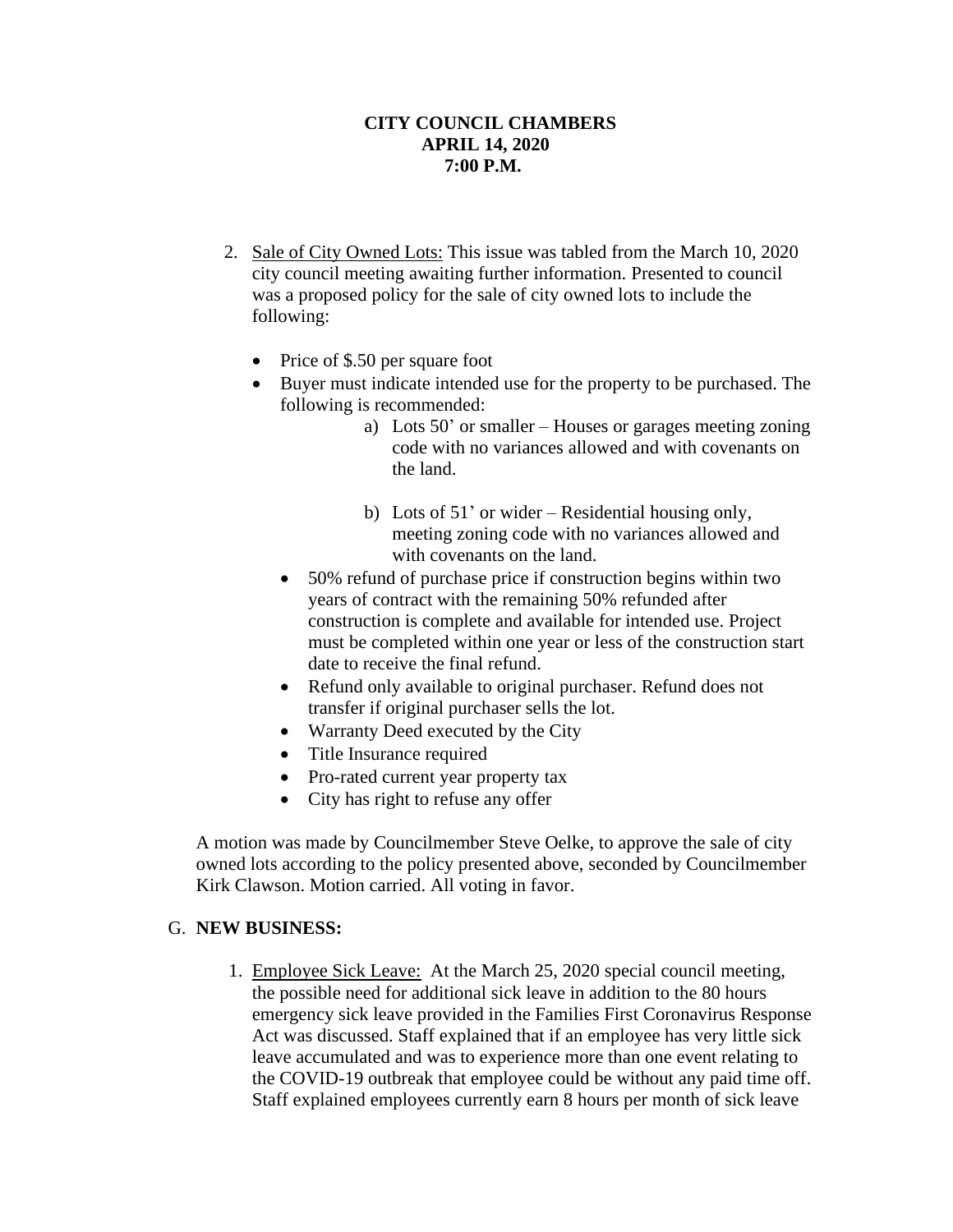and once a negative balance would be started, the monthly accrual would be applied towards any negative balance of sick leave.

Presented to council was the following policy regarding negative sick leave during the COVID-19 outbreak:

The City shall allow full-time employees to use up to 40 hours negative sick leave related to a COVID-19 illness, if the following conditions are met:

- Care of a COVID-19 illness of an employee, spouse, or child
- Employee has exhausted **ALL** other paid time off, including accrued sick, vacation, personal and comp-time leave.

This policy will only be in effect during the 2020 calendar year.

A motion was made by Councilmember Jon Prescott to approve the negative sick leave policy for a COVID-19 event as presented above, with the addition that the negative leave could carryover to 2021 calendar year, seconded by Councilmember Ken Lebbin. Motion carried. All voting in favor.

2. Recreation Commission Appointment: The Ellinwood Recreation Commission has two members appointed by the city. The position held by Angie Gunn was up July 1, 2019 and the City needs to make an appointment to fill this position for a four-year term.

Mayor Irlan Fullbright recommended the appointment of Robyn Knop to fill the four-year term which will end June, 2023. A motion was made by Councilmember Kirk Clawson to approve the recommended appointment of Robyn Knop to fill the four-year term, seconded by Councilmember Jacque Isern. Motion carried. All voting in favor.

3. On-Line Bill Payment Program: Staff explained that the city website offers the option for customers to pay their bill online using a credit card. Staff has researched the costs associated with implementing this procedure. The cost to the city for implementing this option would be a one-time set up fee of \$400 and an annual fee of \$162. Staff also explained that customers would be assessed a convenience fee of 3% from the credit card company in addition to a minimal fee of \$1.25 charged by our accounting software company.